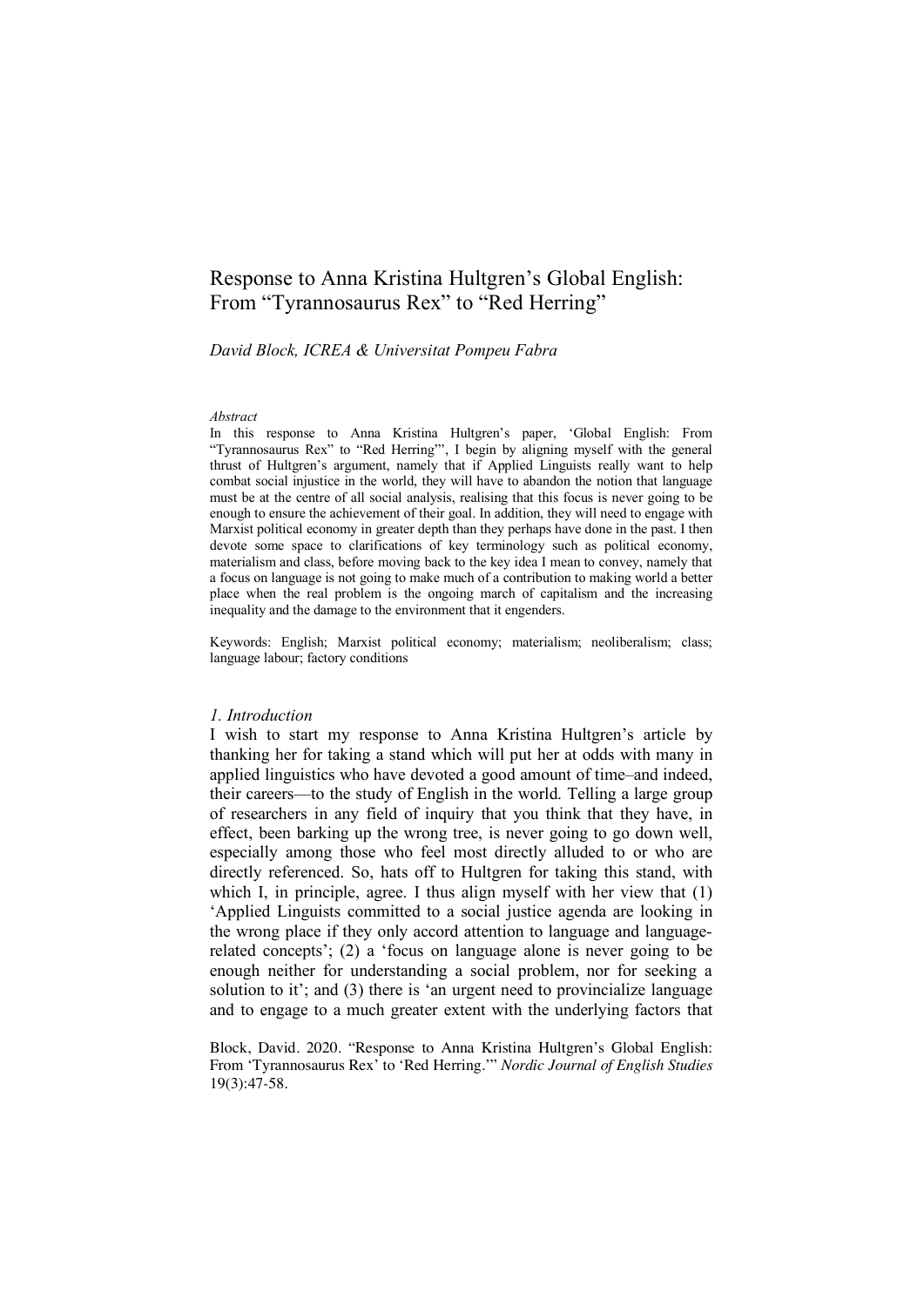cause it to spread'. Indeed, I would add that applied linguists are not likely to be able to understand, let alone analyse and eventually offer solutions to the key problems in the world today (especially economic inequality) if they try to do so exclusively *as applied linguists*. As I shall argue here, something else is necessary.

# *2. For More (Marxist) Political Economy and Historical Materialism in Applied Linguistics*

What Hultgren writes here resonates with an idea that I have been pushing in somewhat different terms over the past decade. Thus, in a chapter in the book *Neoliberalism and Applied Linguists* (Block, Gray and Holborow 2012), I lament 'the paucity of work which has engaged in depth and in detail with debates and research on political economy', arguing for the 'need to redress what is surely an imbalance, and to foreground neoliberalism as the dominant economic ideology today with repercussions for all manners of activity in which we engage' (Block 2012: 82). Two years later, in *Social class in Applied Linguistics* (Block 2014), I continued with this line of argument, in this case critiquing the 'erasure' of class in contemporary applied linguistics, while calling for it to be situated front and centre in language and identity research. More recently, in *Political Economy and Sociolinguistics* (Block 2018), I return to the call for more (Marxist) political economy in research, this time focusing more specifically on sociolinguistics.

This is all fine and it would seem to situate me on the right side of Hultgren's thesis. However, in recent years I have often had the distinct impression that the vast majority of researchers, be they self-defined 'applied linguists' or self-defined 'sociolinguists', are not particularly interested in the kind of ideas that Hultgren and I (and others, of course, as we are not completely alone) are proffering. In this sense it is instructive to note what two reviewers of *Political Economy and Sociolinguistics* have recently had to say about the prospect that this book might have any real impact on scholars and researchers working in sociolinguistics. The first reviewer, Peter Ives, concludes his review by saying that '[t]o actually bring sociolinguistics and political economy closer I think requires more than this book offers' (Ives 2018: 4-5). Ives refers here to what he sees as my tendency to get bogged down in the political economy side, not establishing enough connections with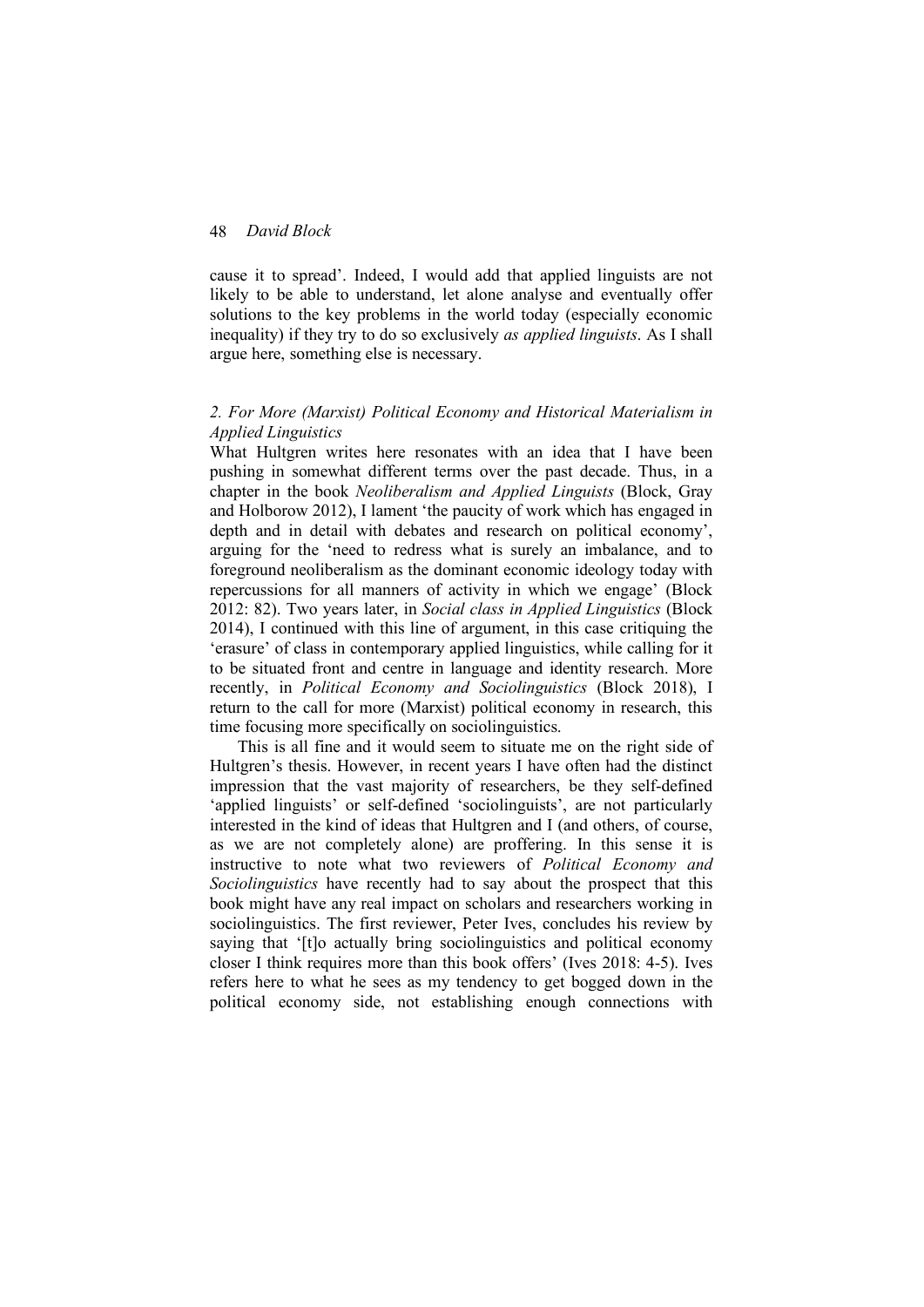language-related issues along the way. In other words, and simply stated, I do not make clear what those who don't, in principle, *do* language, might learn from those who do, in principle, *do* language. I think that Ives is right to highlight this missing piece in my book and the issue of linking disciplines is one to which I will return below.

Meanwhile, in another review, Alison Stewart writes that my call for a 'political economy turn' is not likely to be successful, not least because it would involve 'challenging authorities and upsetting the status quo', which she suggests would be 'a risky endeavour for those seeking funding or tenure' (Stewart 2018: 3). This is both an interesting and an unsettling argument, as it points to how applied linguistics, not unlike other academic disciplines, is a *discipline* through and through, ordered and regulated by Foucauldian technologies of power via organizations, conferences, university departments, journals and individuals with conferred celebrity status in the field. Change does not come about because of a few discordant voices, as these can be rewarded with limited recognition and then swept off to the fringes of the field. In recent years I have noticed that my calls for more political economy (actually, more *Marxist* political economy) in applied linguistics is seen by many as a respectable activity. I say this because I am often told that what I am doing is 'interesting'. However, this 'interesting' is usually followed by a noteworthy silence, which makes me think that perhaps my interlocutors are too polite to add 'but it is going nowhere!'. Marxist political economy, which I assume is what Hultgren is referencing when she says that there needs to be more attention to 'the underlying material conditions that produce inequality and injustice', sounds relatively 'cool' (everyone wants to be considered 'left-wing', and Marx and Marxism are still associated with this political positioning). However, Marxism and notions arising from it, such as alienation, exploitation and class struggle, have none of the sex appeal of key constructs in applied linguistics today such as 'superdiversity' or 'translanguaging'.

My mention of Hultgren's reference to 'material conditions' leads me to an issue I have with her piece, namely that she calls for attention to materiality without actually saying what she means by the term. In a recent book entitled *Materialism*, Terry Eagleton devotes 150 pages to this definitional task, as he surveys the X, Y and Z of the notion of materialism in contemporary thought. Among other things, he provides a very useful discussion of historical materialism, which, he argues, 'views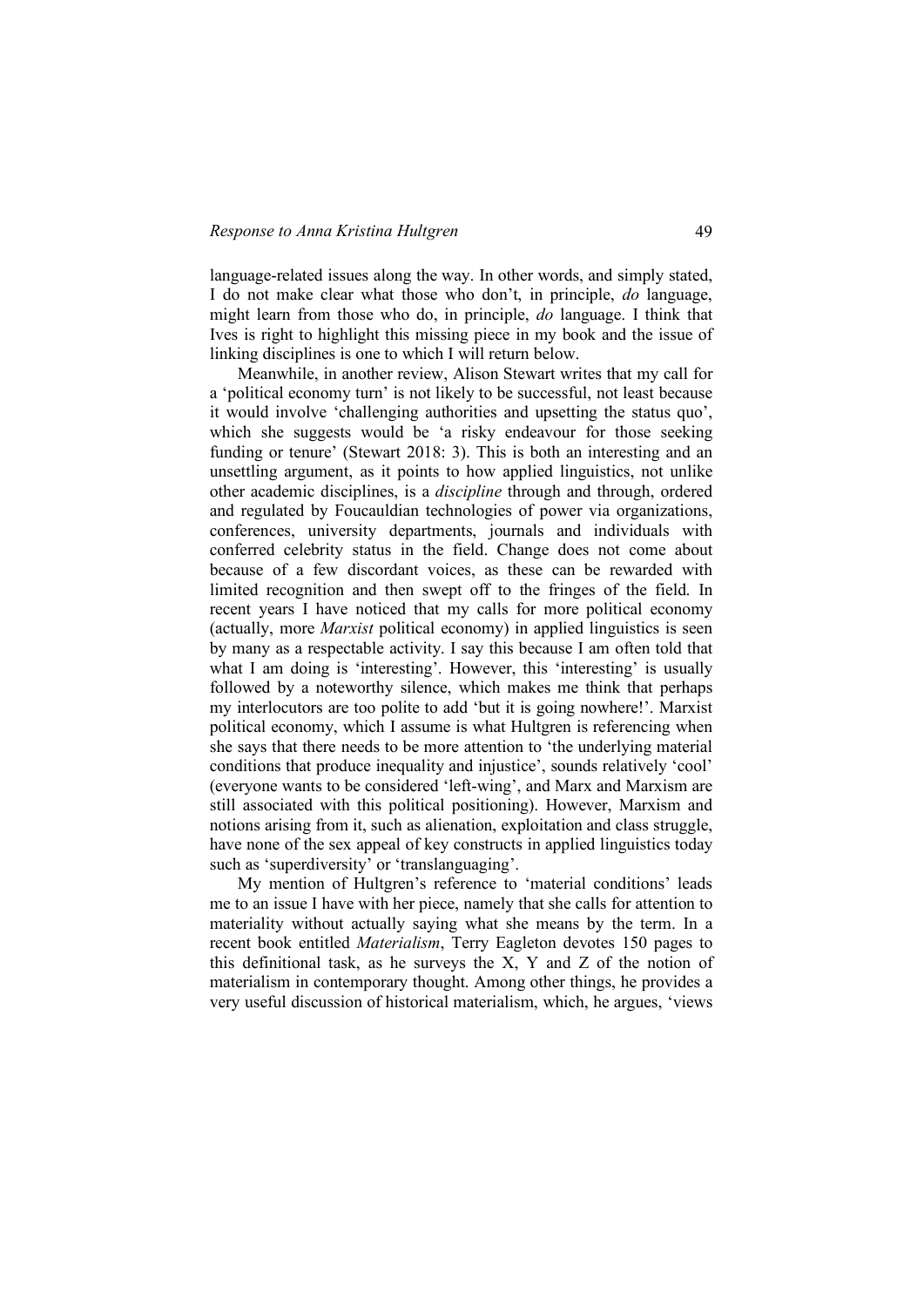class struggle, along with conflict between the forces and relations of production, as the dynamic of epochal historical change', adding that '[i]t also regards the material activities of men and women as lying at the source of their social existence' (Eagleton, 2016: 9). Is this what Hultgren has in mind when she says that applied linguists need to pay closer attention to the material conditions of our existence when examining language-related issues? For if she does, then I would say that I also note in Hultgren's piece the absence of any reference to political economy. Quite possibly, it goes without saying that she is calling for more political economy (and even more specifically, *Marxist* political economy) in applied linguistics when she invokes 'the underlying material conditions that produce inequality and injustice'. However, as she is not explicit in this regard, I think it necessary at this point to explore what we might mean by political economy.

Some 140 years ago, Friedrich Engels provided what I think still holds up as a fairly good definition of political economy. In slightly abridged form, it looks as follows:

Political economy, in the widest sense, is the science of the laws governing the production and exchange of the material means of subsistence in human society. ... Each of these two social functions is subject to the action of external influences which to a great extent are peculiar to it and for this reason each has, also to a great extent, its own special laws. But on the other hand, they constantly determine and influence each other to such an extent that they might be termed the abscissa and ordinate of the economic curve. The conditions under which men produce and exchange vary from country to country, and within each country again from generation to generation. Political economy, therefore, cannot be the same for all countries and for all historical epochs. . . . Political economy is therefore essentially a *historical* science. (Engels, [1878] 1976: 187–188)

The field of inquiry that Engels describes here should not be confused or conflated with the field of inquiry known as 'economics'. According to the American Economics Association (n. d.), economics is generally described as the scientific study of how scarce resources are allocated in society. Further to this, it attempts to model said allocation of scare resources, which often amounts to modelling the production and exchange of goods in markets. Economists also examine human behaviour—how people make decisions as they navigate through the production and exchange of goods. All of these aspects of economics are perhaps more implicit than explicit in Engels's definition: see his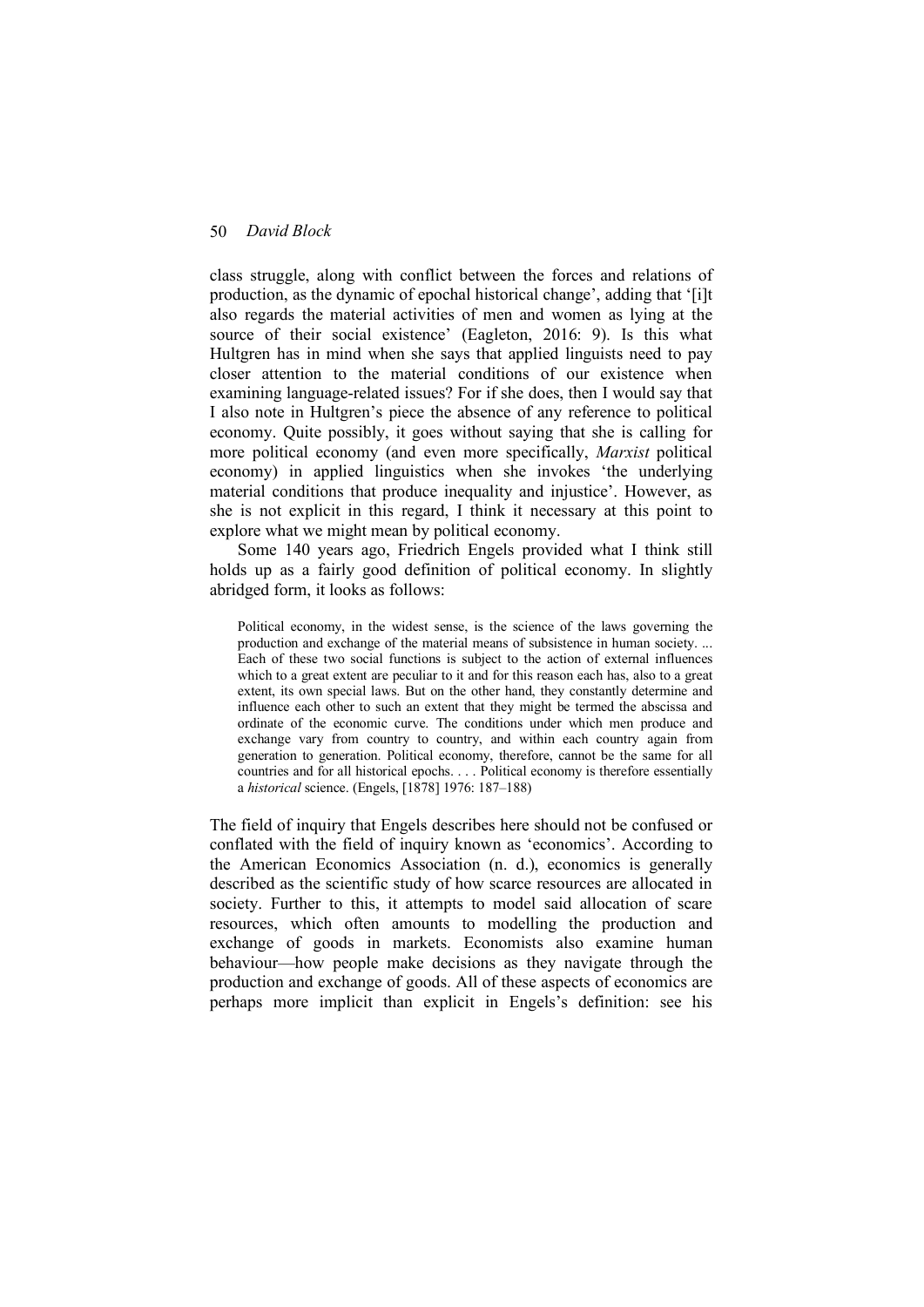references to 'the science of laws' and the activities of 'production and exchange'. However, as a political economist, Engels takes an extra step, going beyond what concerns most economists, when he includes in his definition the study of how 'external elements'—which I understand to be the social, the political, the cultural and the geographical—intersect with what are understood to be economic phenomena. Indeed, from the foundational work of François Quesnay and Adam Smith onwards, what has always characterised political economy, and distinguished it from economics, is this broadened view of how economics cannot stand on its own and is always embodied in the social, the political, the cultural and the geographical. The relative commercial success of Thomas Piketty's (2014) *Capital in the Twenty-first Century* was in no small part due to a relative shift on Piketty's part: in the book he moved from being a number-crunching economist to being an economist who situates his quantitative analyses in the flesh and blood realities of society. In this sense, Piketty incorporated into his discussion references to government, social interaction, education and even literature, in the latter case clearly following Marx, who was notoriously fond of including literary references in his work.

In addition to citing economics-external factors, Engels refers to the key notion of *historical situatedness*: political economy is the study of variegated phenomena, spatiotemporally shaped. This element is notably missing in much mainstream economics, past and present, as capitalism is taken as a given, in effect, as the natural way that human beings organize the economy and their lives and affairs more broadly, and not as a phenomenon constituted by a constellation of historical circumstances coming together at a given point in time. In this regard, economic alternatives such as communism are seen as aberrant phenomena doomed to failure. The 'vulgar' economists denounced by Marx over a century and half ago—those 'who ... confine themselves to systematizing in a pedantic way, and proclaiming for everlasting truths, the banal and complacent notions held by the bourgeois agents of production about their own world, which is to them the best possible one' (Marx, [1867] 1990: 175)—are alive and well today. And what is more important (and worse), their views on how economies do and should function are still underwriting the economic policies of global capitalism, despite the fact that these same policies were arguably what caused the 2007-2008 depression (Crouch, 2011). No doubt, this should give anyone who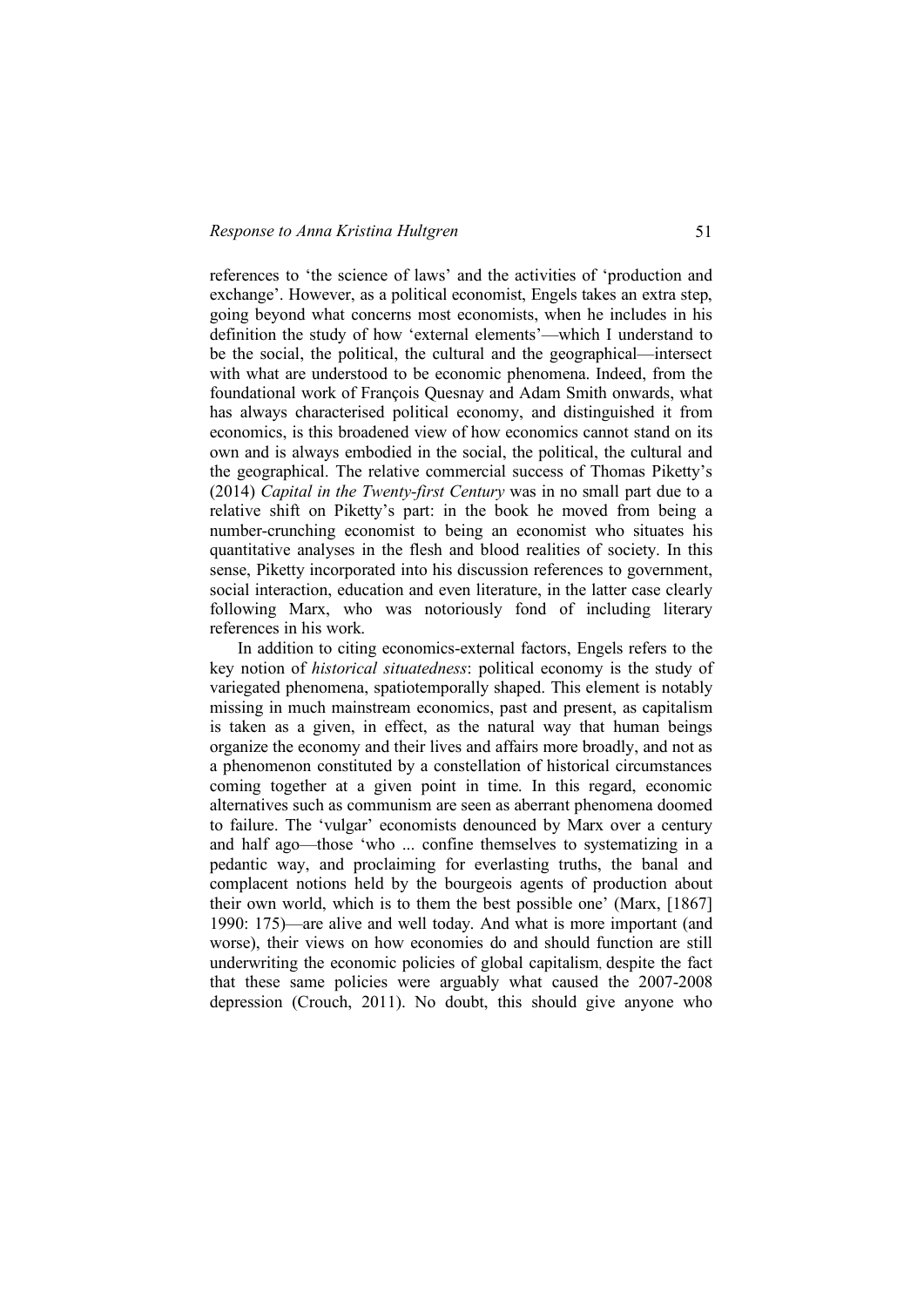wishes to take on injustice and inequality in the world today pause for thought, and it may well lead them to adopt a Marxist political economy approach.

As for what I mean by a 'Marxist political economy', I would say that it is a political economy inspired in the work of Marx and Engels, and crucially, their successors over the past century and half (e.g. Karl Kautsky, Vladimir Lenin, Rosa Luxemburg, Paul Baran, Ellen Meiksins Wood and Gerard Duménil, just to cite a few in somewhat random fashion). It is inquiry that is critical of the current dominant form of capitalism in the world today. Whether we call this form of capitalism 'neoliberalism', or 'late capitalism', or even 'business as usual', is not particularly important; what is important is that a Marxist political economy will always be a critique of capitalism as historically shaped and situated, where class struggle, as the conflicts between people (e.g. capitalists and proletarians) pursuing opposing class interests, is a key phenomenon. And this leads me to an additional question about Hultgren's reference to 'the underlying material conditions that produce inequality and injustice': Is she also referring to class as the focal point of material inequality and injustice?

# *3. Class*

Class would appear to be an unwanted construct in many circles, and this seems to be the case especially in applied linguistics, where, as I have argued elsewhere (Block, 2014), there has been a near exclusive interest in recognition issues, to the near total detriment of redistribution issues (see Fraser 1995, for an early formulation of this idea). In addition, as class in Marxist theory is linked to the means of production, dramatic changes in those means of production, such as the massive reduction in industrial activity which has occurred in the advanced economies of the world, have led many researchers to presume that class has ceased to be a relevant construct. However, class has never really disappeared as a construct deemed worthy of consideration or useful in the social sciences; indeed, if anything, it has experienced something of a comeback post 2007 with authors such as Harvey (2014) and Duménil and Lévy (2011) portraying neoliberalism as class warfare by updated means. Indeed, in all of the claims that class is no longer a relevant construct (or even that it was never a relevant construct), there is an air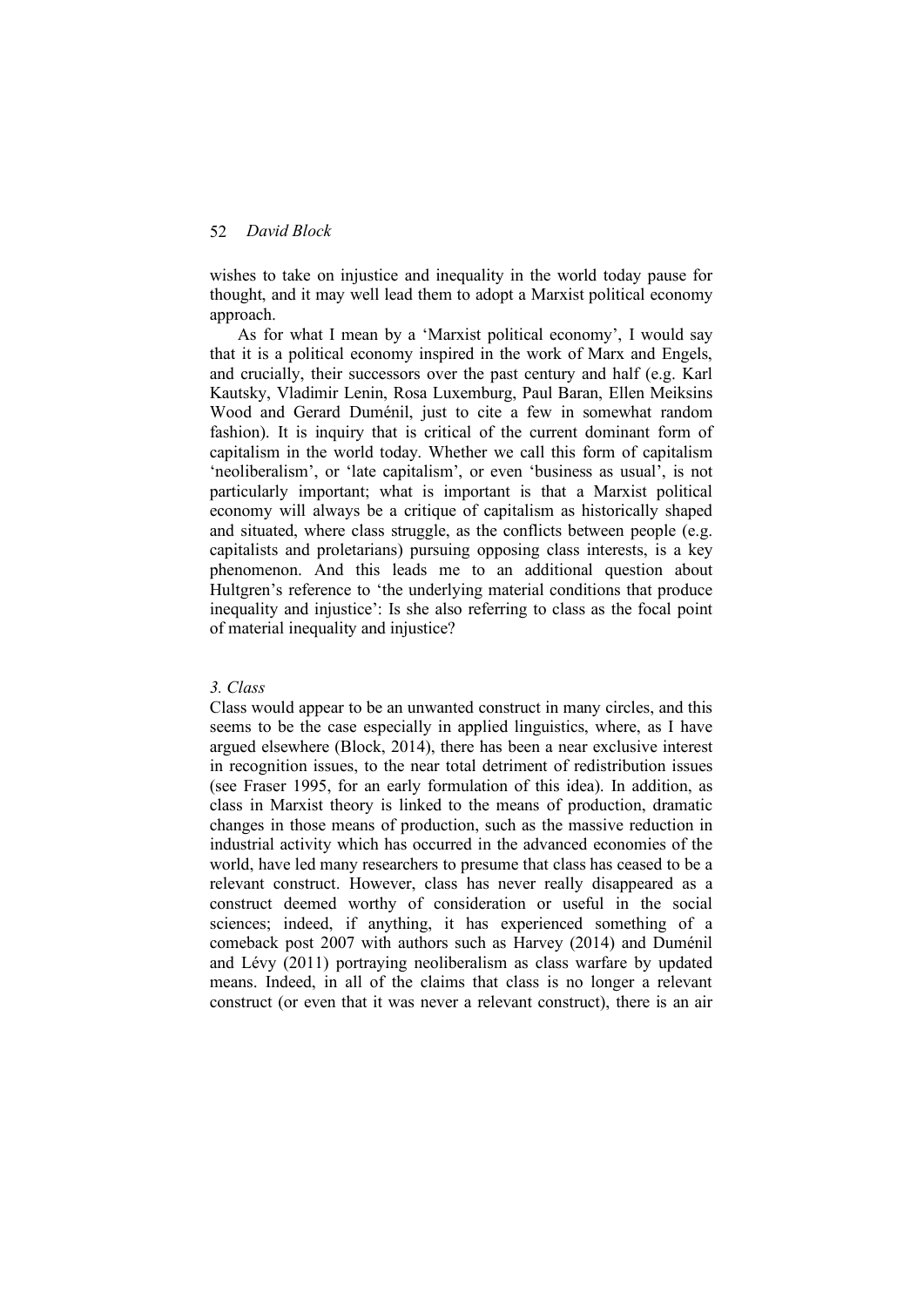of Mark Twain—reports of the death of class have been greatly exaggerated—as well as a whiff of dominant ideology at work—those who most benefit in capitalist economic regimes have always been keen to advocate for the 'classless society'. Ultimately, a more accurate portrayal of life in the  $21<sup>st</sup>$  century is the following one provided by Will Atkinson:

Class inequalities and differences have not declined or disappeared in the twentyfirst century, in other words, they only change their form- they may look very different from the past, but class structures, cultures, struggles and modes of domination persist as doggedly as ever. (Atkinson, 2015: 15)

Following Ellen Meiksins Wood, I see class as a complex construct, understood, in general terms, according to two contrasting views. On the one hand, it may be seen as 'a form of stratification, a layer in a more hierarchical structure, differentiated according to 'economic' criteria such as income, 'market chances' or occupation' (Meiksins Wood, [1995] 2016: 76). On the other hand, it may be seen as 'a socio-historical … relation between appropriators and producers, determined by the specific form in which, to use Marx's phrase, 'surplus labour is pumped out of the direct producers' (Meiksins Wood, [1995] 2016: 76). With regard to this second view, it is worth noting that the relations between appropriators and producers (or exploiters and the exploited) are typically neither smooth nor harmonious, and they lead to class struggle, that is, conflicts between individuals and collectives over divergent, opposing class interests. In line with Erik Olin Wright (2005), I see the origin of class struggle in these class *interests*, or the material interests of people derived from class-based positions in society, such as their standard of living and work conditions. Class interests are embedded in and constructed by class *practices*, or the activities engaged in by individuals, acting alone or with others. Class interests and class practices may be seen to shape class *consciousness*, or the subjective awareness people have of their class positions and interests, and the conditions for advancing them, which leads to class *formations*, or the collectives people form in order to defend class interests, such as trade unions, political parties and employers' associations. There is a kind of upward movement going on here, from material realities to sociohistorically-situated ideational realities, which makes this kind of understanding of class imminently Marxist.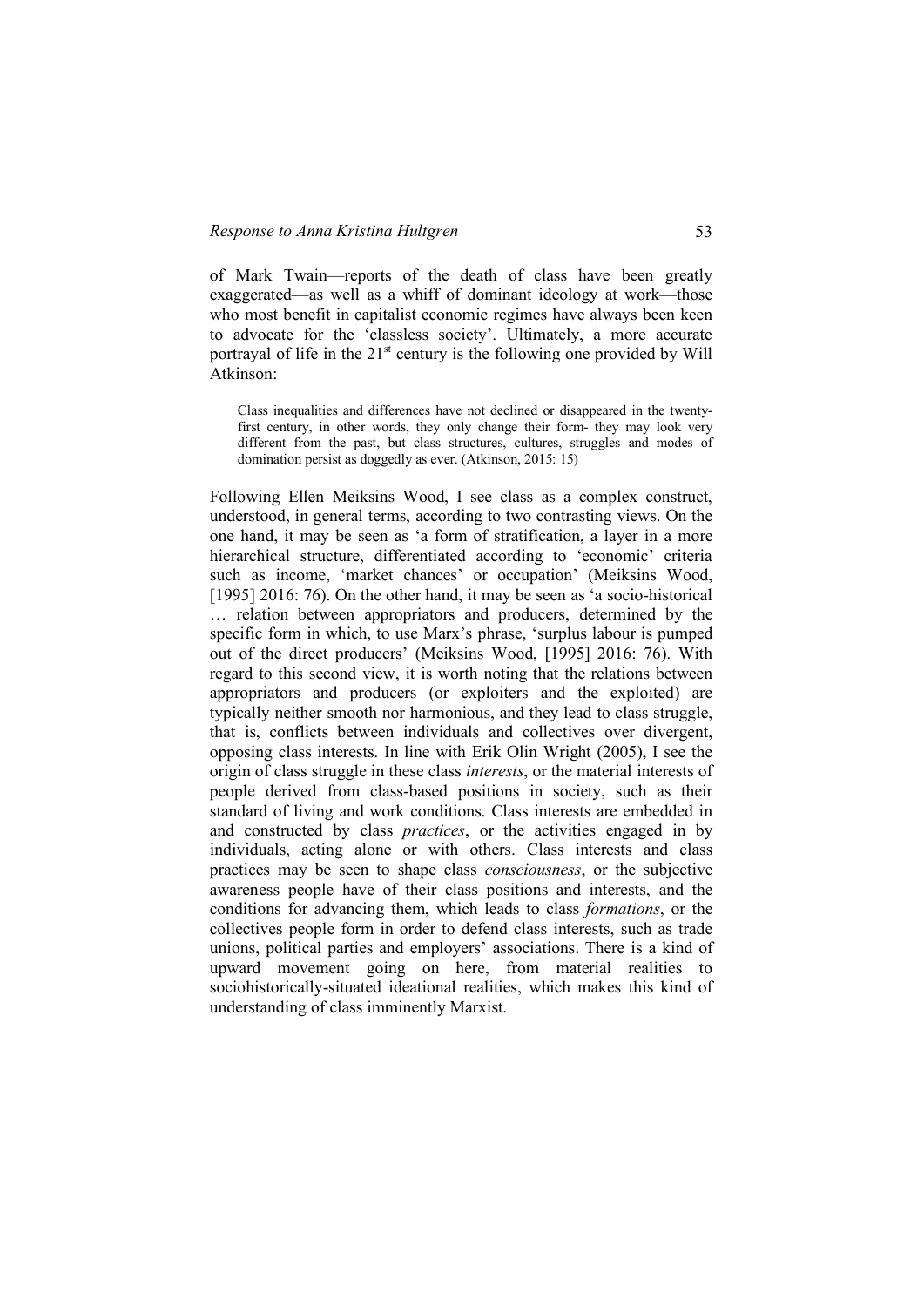### *4. So, Where Do We Go With This?*

First, the reader might have noticed by now that since I introduced materialism and Engels's definition of political economy, language and language issues have disappeared from the discussion. I find this happens a lot to me lately when I am thinking about or expressing my views on the state of the world today and it is what prompts some readers of my recent publications (see my reference above to Peter Ives's review of the book *Political Economy and Sociolinguistics*) to point out that I am not only leaving out language issues but also failing to establish links between political economy and sociolinguistics (or relevant here, applied linguistics). Presumably, these links should be bi-directional, with sociolinguistics (or applied linguists) delving deeper into political economy and political economists reading work produced under the heading of sociolinguistics (or applied linguistics). However, this latter flow of traffic does not seem to be very common as one almost never sees references to these publications in political economy publications (actually, my inclusion of 'almost' here is perhaps overly charitable). On the one hand, authors such as David Harvey, Nancy Fraser and Christian Fuchs, who examine society through a Marxist political economy lens, ply their trade from their disciplinary moorings in geography, political philosophy and communication and media studies, respectively. And this means a near-total marginalisation of the kinds of ideas that one finds discussed in applied linguistics publications or at relevant conferences. In this case, we stand before a common phenomenon in academia, one of asymmetrical crossing. Thus, while applied linguists may be consumers of research and theorising in economics, political science, political economy, sociology and so on, academics in these disciplines know nothing of what applied linguistics do. And what is worse, when they are informed, they would appear to be unimpressed enough to continue to ignore the field.

I should make clear at this point that I do not condone this state of affairs, especially when it is a matter of academics in one field looking down on academics in another field, or in any case, ignoring or not being aware of research and theorising taking place within its confines. And I do think that many social sciences and humanities researchers would do well to incorporate a language and communication angle in their work. For example, David Harvey's lucid analyses of the ills of capitalism in contemporary societies would likely benefit from the inclusion of some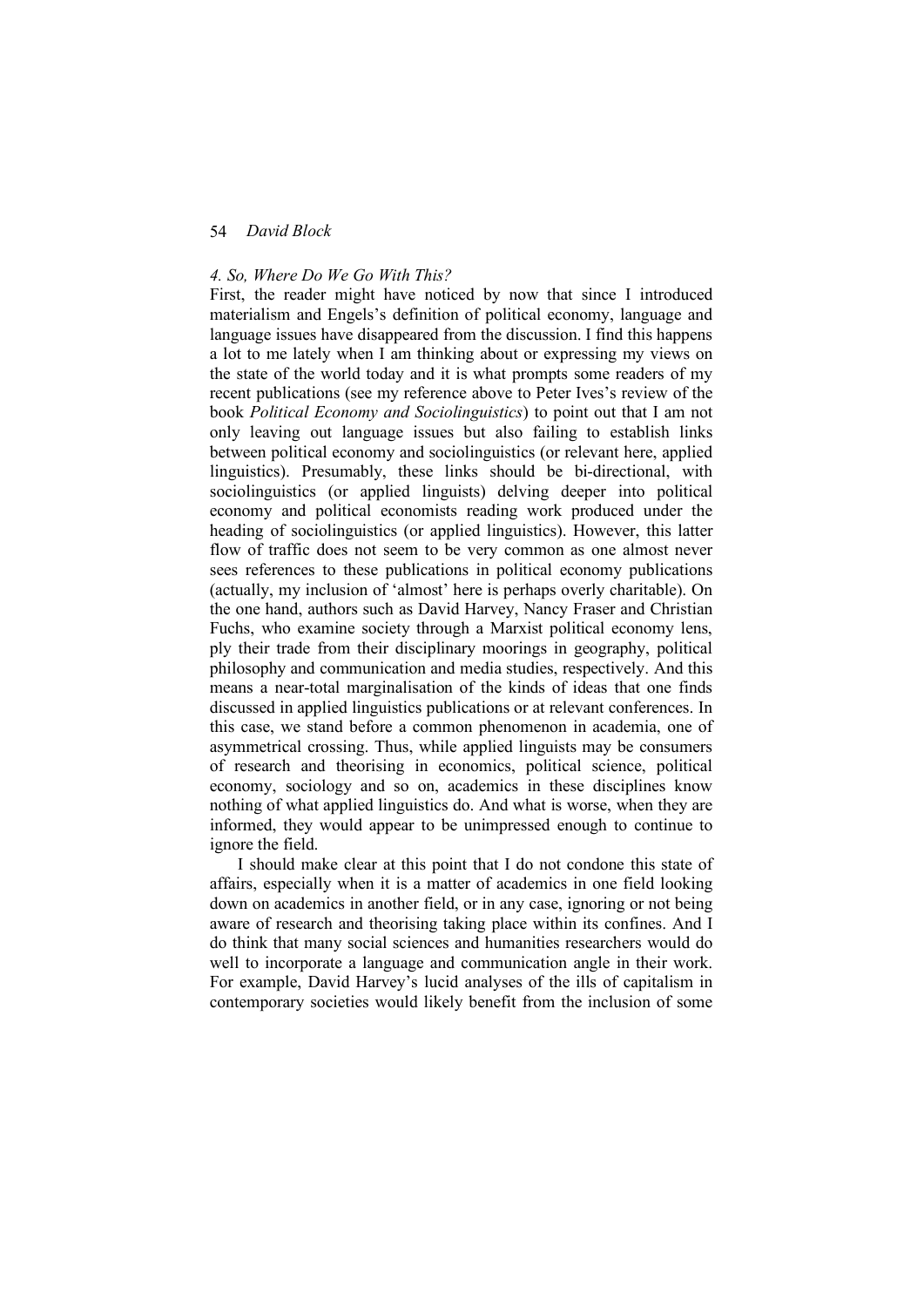reference to—or even better, discussion of—English as a both a mediator and an indexical of inequality in the world. On the other hand, I can understand how non-language specialists might view what goes on in applied linguistics as not particularly insightful, or even as missing the point.

For example, I have often wondered about the centrality in a good deal of sociolinguistics research of notions such as Josiane Boutet's 'the language part of work' (*la part langagière du travail*) which she defines as 'the implementation of the linguistic capacities needed to do a job' (Boutet, 2012: 208). On the one hand, I agree that 'the language part of work' should be the focus of research as there is little doubt that the rise of the service economy worldwide over the past seven decades has meant a rise in the number of jobs in which employees have to use language to carry out their duties. On the other hand, a key question arises here: Are most jobs in the world today language-loaded jobs? The short answer to this question is 'clearly not', if, that is, we move away from the powerful services-driven economies where the vast majority of sociolinguists are located and carry out their research (think North America, Western Europe, Japan, Australia and so on), to the sweatshops and electronic goods assembly factories situated on the US-Mexican border and in countries such as Malaysia, Indonesia and Bangladesh, as well as Southern China. Such locations are where the majority of the world's workers live and labour. As David Harvey explains, 'the labour conditions in the clothing factories of Bangladesh, the electronics factories in southern China, the *maquiladora* factories strung along the Mexican border or the chemical complexes in Indonesia are much closer to those which Marx was so familiar' (Harvey, 2014: 129). To support Harvey's claim, I reproduce below a description of factory conditions in Bangladesh provided by the UK based anti-poverty charity, War on Want:

As well as earning a pittance, Bangladeshi factory workers face appalling conditions. Many are forced to work 14-16 hours a day seven days a week, with some workers finishing at 3 am only to start again the same morning at 7.30 am. On top of this, workers face unsafe, cramped and hazardous conditions which often lead to work injuries and factory fires. Since 1990, more than 400 workers have died and several thousand more have been wounded in 50 major factory fires. Sexual harassment and discrimination is widespread and many women workers have reported that the right to maternity leave is not upheld by employers. Factory management also take steps to prevent the formation of trade unions, a right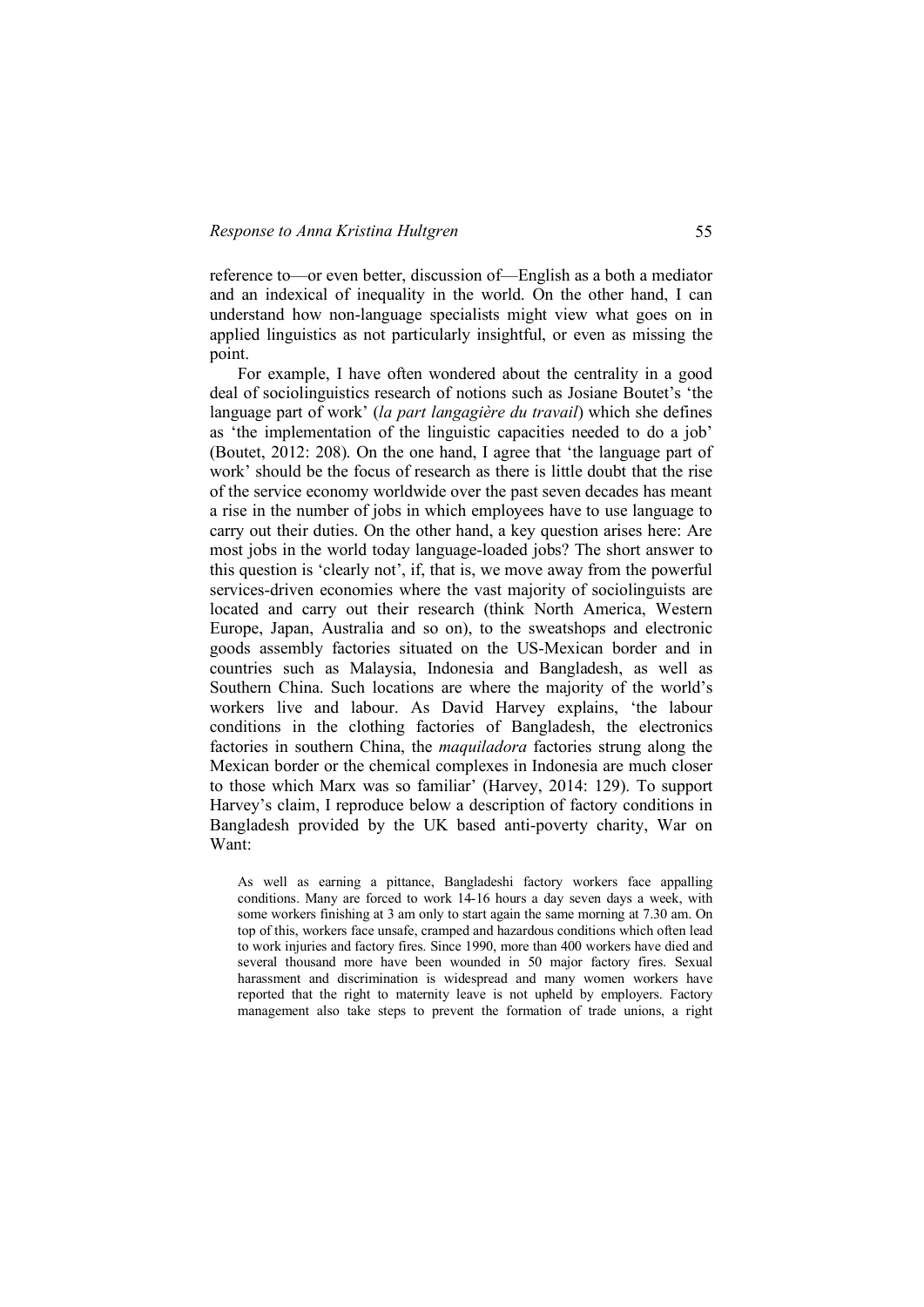protected under the Freedom of Association and Collective Bargaining ILO Conventions, which Bangladesh ratified in 1972. (War on Want, n.d.)

In this account, there are references to the outright greed and a lack of concern for human life manifested by local elites in collusion with international corporations that offshore their production to the poorer countries of the world. There, labour and environmental laws are virtually non-existent and operations are infinitely cheaper than in the home countries. I think we need to ask ourselves where in this kind of context we might find the language part of work in the lives of workers. If anything, there is a suppression of talk amongst workers (their line managers would not want them organising themselves) and there is certainly no contact with their world outside the factory.

Bearing this state of affairs in mind, I cannot help thinking that sociolinguistics research based on the premise that language has become such an important part of jobs in the world today is focusing on just small portion of the world's population, even if in the examination of call centres (e.g. Woydack, 2019) or mobile domestic workers (e.g. Lorente, 2016), this research focuses on the vulnerable and disempowered. But in a world where so many workers are employed in Dickensian conditions described above, it seems fairly obvious that a focus on language is not what is required to make the world a better place. In short, it is not going to have much effect on the ongoing march of capitalism and the increasing inequality and the damage to the environment that it engenders. Something far more revolutionary is in order: indeed, a real revolution is in order. And here the kinds of things that have tended to concern applied linguists, such as the different takes on English in the world that Hultgren highlights, are not likely to make a big contribution to the cause.

#### *Acknowledgments*

I wish to thank John Gray, Hartmut Haberland and Anna Kristina Hultgren for their very helpful comments on earlier drafts of this paper.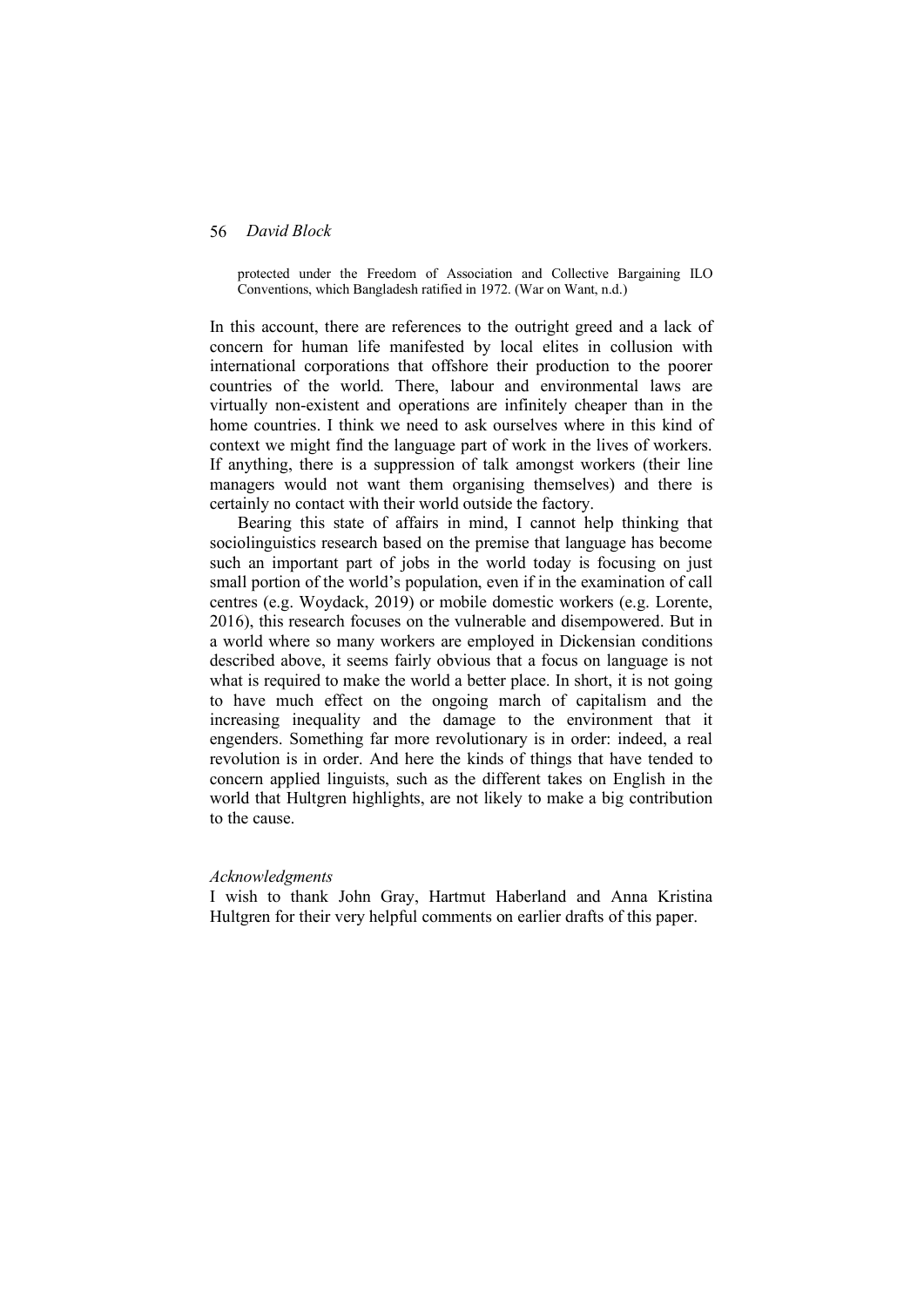#### *References*

American Economics Association (n. d.). What is Economics? Understanding the Discipline. Available online:

https://www.aeaweb.org/resources/students/ what-is-economics. Accessed 1 December 2016.

- Block, David. 2012. Economising Globalization and Identity in Applied Linguistics in Neoliberal Times. *Neoliberalism and Applied Linguistics*. Eds. David Block, John Gray and Marnie Holborow. London: Routledge. 56–85.
- Block, David. 2014. *Social Class in Applied Linguistics*. London: Routledge.
- Block, David. 2018. *Political Economy and Sociolinguistics: Neoliberalism, Inequality and Social Class*. London: Bloomsbury.
- Block, David, John Gray and Marnie Holborow. Eds. 2012. *Neoliberalism and Applied Linguistics*. London: Routledge.
- Boutet, Josiane. 2012. Language Workers: Emblematic Figures of Late Capitalism. *Language in Late Capitalism: Pride and Profit*. Eds. Alexandre Duchêne and Monica Heller. New York: Routledge. 207– 229.
- Crouch, C. 2011. *The Strange Non-Death of Neoliberalism*. Cambridge: Polity Press.
- Eagleton, Terry. 2016. *Materialism*. New Haven, CONN: Yale University Press.
- Engels, Friedrich. [1868] 1976. *Anti-Dühring (Herr Eugen Dühring's Revolution in Science)*, Section 2-Part II: Political Economy. Beijing: Foreign Languages Press. Available online: http://www.marx2mao.com/MandE/AD78ii.html
- Fraser, Nancy. 1995. From Redistribution to Recognition? Dilemmas of Justice in a "Postsocialist" Age". *New Left Review,* 212, 68–93.
- Ives, Peter. 2018. Review of DAVID BLOCK. *Political Economy and Sociolinguistics: Neoliberalism, Inequality and Social Class*. London: Bloomsbury. *Journal of Sociolinguistics*, 22, 608-616.
- Lorente, Beatriz. 2018. *Scripts of Servitude: Language, Labor Migration and Transnational Domestic Work.* Bristol: Multilingual Matters.
- Marx, Karl. [1867] 1990. *Capital*: *A Critique of Political Economy*, Volume 1. Harmondsworth, UK: Penguin.
- Piketty, Thomas. 2014. *Capital in the Twenty- First Century*. Cambridge, MA: Harvard.